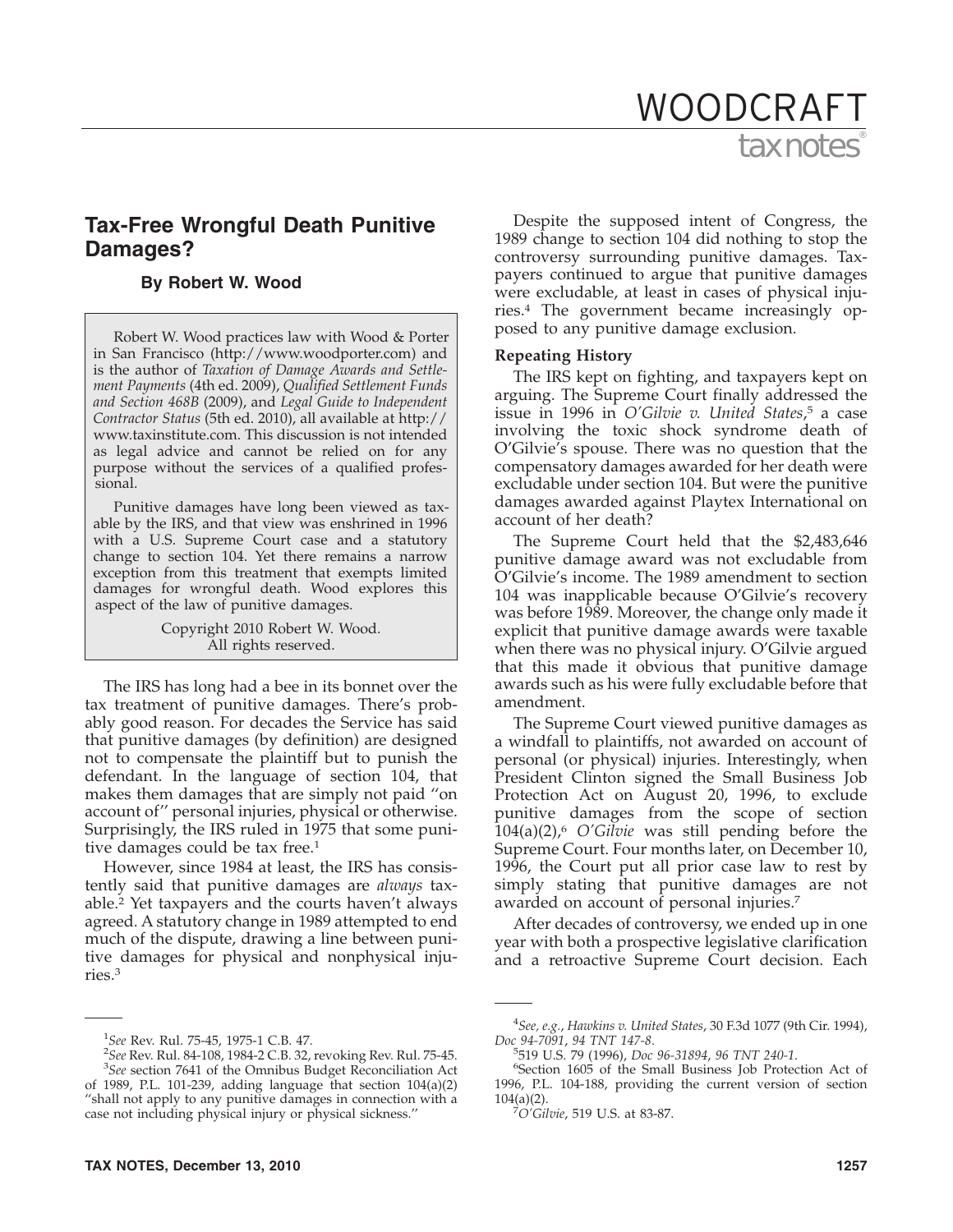says punitive damages are taxable income to the recipient. Nevertheless, both the 1996 statutory change and the *O'Gilvie* decision may leave practitioners questioning just what constitutes punitive damages.

# **Punitive Damages Defined**

The code, the regulations, and the case law all fail to define punitive damages. In *O'Gilvie*, there was a verdict, and the compensatory and punitive damages were each paid as such. That, in my experience, is unusual. A more likely fact pattern involves punitive damages awarded at trial but appealed, with the case settling before the appellate court rules. The allocation and characterization questions those fact patterns raise are obvious. They are also intensely fact specific.

The IRS addressed allocation questions in Rev. Rul. 85-98,<sup>8</sup> ruling that when a suit seeking both compensatory and punitive damages is settled for a lump sum, the settlement must be allocated between the two based on the best evidence available.

In Rev. Rul. 85-98, the complaint (for libel) requested compensatory damages of \$15*x* and punitive damages of \$45*x*. The amount of compensatory damages requested relative to the amount of punitive damages requested (25 percent of the total \$60*x*, we are told in the ruling) bore a reasonable relationship to what a jury might be expected to award under the facts and circumstances of the case. Shortly before trial, the taxpayer and the defendant agreed to a lump sum settlement of \$24*x*. Therefore, 25 percent of the settlement amount (\$6*x*) was allocable to compensatory damages.

In a real-world case (as opposed to one based on the hypothetical facts in a revenue ruling), it seems unlikely that anyone would be able to make this ''reasonable relationship'' assessment, particularly since there are high hurdles to getting punitive damages. Also, it is common in many jurisdictions not to specify the amount of punitive damages requested. Yet the mere possibility of punitive damages may cause some settling plaintiffs to want to document the unlikelihood of getting them. Indeed, focusing unduly on the complaint may suggest that any suit seeking punitive damages might fairly recover them.

Most plaintiff lawyers regard this as poppycock. Generally, parties do not consider any allocation to punitive damages unless a case has settled on appeal after a punitive damages verdict at trial. Yet, there are a few cases in which the IRS has prevailed with its punitive damages witch-hunt even though

the case settled before trial and any allocation to punitive damages was clearly speculative.

In *Barnes v. Commissioner*, <sup>9</sup> the Tax Court imported punitive damage characterization to a pretrial settlement. It did so ostensibly because the plaintiff's lawyer testified in Tax Court that his client had a strong case for punitive damages. It seems speculative to suggest that punitive damages should be attributed for tax purposes when none were ever awarded. However, one reading of the case is that the Tax Court was simply trying to split the settlement between tax-free and taxable damages, so the ''punitive'' label it attached was unimportant.

# **Cases on Appeal**

It is easier to understand the allocation of amounts to punitive damages in cases that settle while on appeal. Thus, in *Miller v. Commissioner*, 10 the Tax Court held that 47 percent of the net proceeds of a settlement should be treated as punitive. That percentage closely tracked the jury award. In several letter rulings and technical advice memorandums, the IRS has sought to determine the intent of particular payments and the appropriateness of allocations between compensatory and punitive amounts.11 The facts and procedural posture of the case on appeal are important.

For example, assume a verdict for \$5 million in compensatory damages and \$10 million in punitives. If the case settles on appeal for \$7 million, it should matter to the characterization of the settlement whether *only* the punitive damages were on appeal. If the plaintiff had cross-appealed requesting additional compensatory damages, he would have a stronger claim that all of the settlement is compensatory.

Depending on the facts and the procedural posture, the range of punitive damages in the \$7 million settlement could be zero, \$2 million, or \$4.66 million (based on the ratio of the verdict). There may even be other possibilities.

# **Are Any Punitive Damages Tax Free?**

When punitive damage tax issues arise today, the question is generally whether any punitive damages have been paid, and if so, how much. In the face of those controversies, there is one sleeper issue that surprises many. It concerns a narrow exception that allows some *admittedly* punitive damages to escape taxation.

In the 1996 statutory amendment to clarify that punitive damages are taxable, Congress carved out

<sup>&</sup>lt;sup>9</sup>T.C. Memo. 1997-25, Doc 97-1505, 97 TNT 11-13.

T.C. Memo. 1997-25, *Doc 97-1505*, *97 TNT 11-13*. 10T.C. Memo. 1993-49, *Doc 93-1970*, *93 TNT 32-24*. <sup>11</sup>*See, e.g.*, TAM 200244004, *Doc 2002-24564*, *2002 TNT 213-18*.

<sup>8</sup> 1985-2 C.B. 51.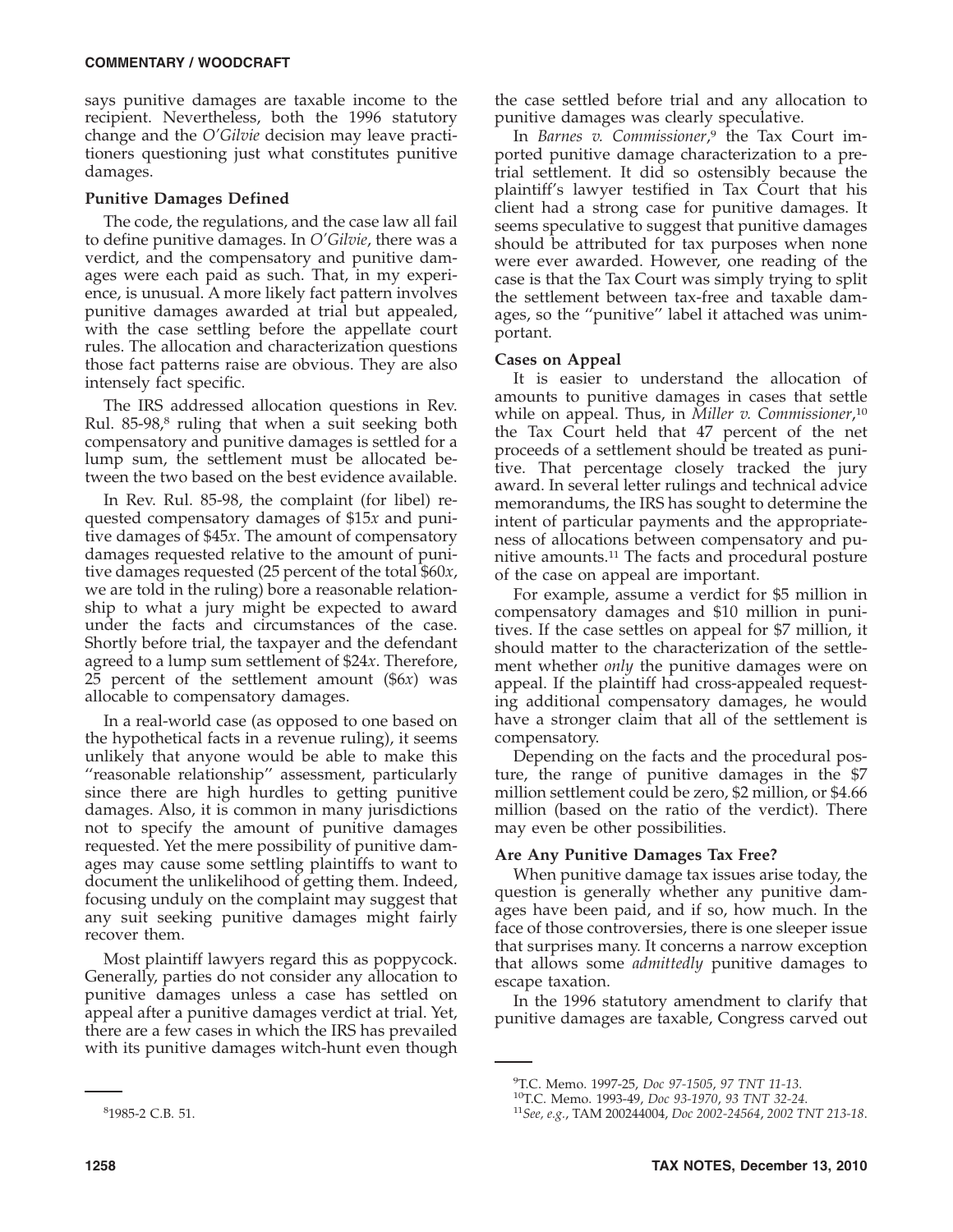a narrow exception for punitive damages awarded for wrongful death in states where damages are limited to punitive damages. As amended in 1996, section 104(c) states that the taxable treatment of punitive damages does not apply to punitive damages awarded in a civil action for wrongful death, if applicable state law allows *only* for punitive damages. The exclusion views the applicable state law as of September 13, 1995, without regard to any subsequent modification.

I am aware of only one state supposedly falling into this rather odd category: Alabama. In *Burford v. United States*, <sup>12</sup> a federal court interpreting the Alabama wrongful death statute concluded that a recovery of punitive damages was excludable. However, there may be some room for interpretation, and at least one case tested the boundaries of this exception.

## *Benavides*

In *Benavides v. United States*, <sup>13</sup> the taxpayers had received punitive damages in a Texas wrongful death action. The case arose out of an industrial accident in which Mr. Benavides fell through a poorly maintained cover into a vat of caustic chemicals and died. Mrs. Benavides received workers' compensation death benefits under the Texas workers' compensation insurance system. She also filed suit for wrongful death for herself and her two minor children.

The lawsuit sought *only* punitive damages, because the Texas Workers' Compensation Act limits the available recovery in wrongful death actions to punitive damages if the decedent was covered by workers' compensation insurance. In other wrongful death actions under Texas law, both compensatory and punitive damages are available. However, the rule excluding compensatory damages in a Texas wrongful death action when workers' compensation coverage applies appears to be absolute.

At the time of initial employment, a Texas employee has the right to waive coverage under the Texas Workers' Compensation Act. If he does, he would retain his right to bring a common-law action against his employer for subsequent workrelated injuries. Mr. Benavides had failed to elect out of the workers' compensation system.

The litigation was bitterly fought and took 10 years to come to jury trial. The jury found the employer grossly negligent and awarded the family \$25 million in punitive damages. Before judgment, the family accepted a settlement that reduced the

The refund suit claimed the damages were excludable under section 104(c) because they were state court wrongful death damages and only punitive damages had been available. Indeed, the jury could not have awarded compensatory damages. The district court rejected that position, considering that Texas law *had* allowed compensatory remedies. Texas allowed one to elect the compensatory remedies of either workers' compensation payments or, if declined by the decedent, a common-law action.

The district court distinguished the Benavides family from the taxpayers in *Burford*, who were allowed to exclude their punitive damages from gross income. *Burford* had involved punitive damages awarded under Alabama's wrongful death statute, under which *only* punitive (and never compensatory) damages could be awarded. The *Burford* plaintiffs had received only the punitive damages resulting from their suit. In contrast, the Benavides family had received punitive damages *plus* workers' compensation benefits.

## **All Cases v.** *This* **Case**

On appeal to the Fifth Circuit, Mrs. Benavides reiterated the common-sense proposition that section 104(c) exempts punitive damages from taxation if they are paid on account of a state law wrongful death action in which only punitive damages could be awarded. There was no question that applicable state law — in this case, Texas — provided that Mrs. Benavides could sue only for punitive damages. The language of section 104(c) and its legislative history made it clear that applicable state law was what controlled. That was exactly what happened, she argued.

The IRS argued that ''applicable State law'' in section 104(c) meant the Texas state wrongful death statute and that this phrase modified the civil action noted in section 104(c). Thus, argued the IRS, the state law would have to make punitive damages the sole recourse in *every* wrongful death case covered by the law, not merely in *some* of them. The Fifth Circuit felt constrained to interpret the exclusion from income narrowly.

Although the appellate court conceded that section 104(c) was not a model of clarity, it ruled that the statute's reference to applicable state law had to mean the law governing wrongful death actions. The court pointed out that it was the Texas Workers' Compensation Act that served as the operative limitation, preventing Mrs. Benavides from bringing suit for compensatory damages. The act imposed limits, specifying that only persons who

 $12642$  F. Supp. 635 (N.D. Ala. 1986); note as well that *Burford* preceded the 1989 change to section 104.

preceded the 1989 change to section 104. 13497 F.3d 526 (5th Cir. 2007), *Doc 2007-19259*, *2007 TNT 162-7*.